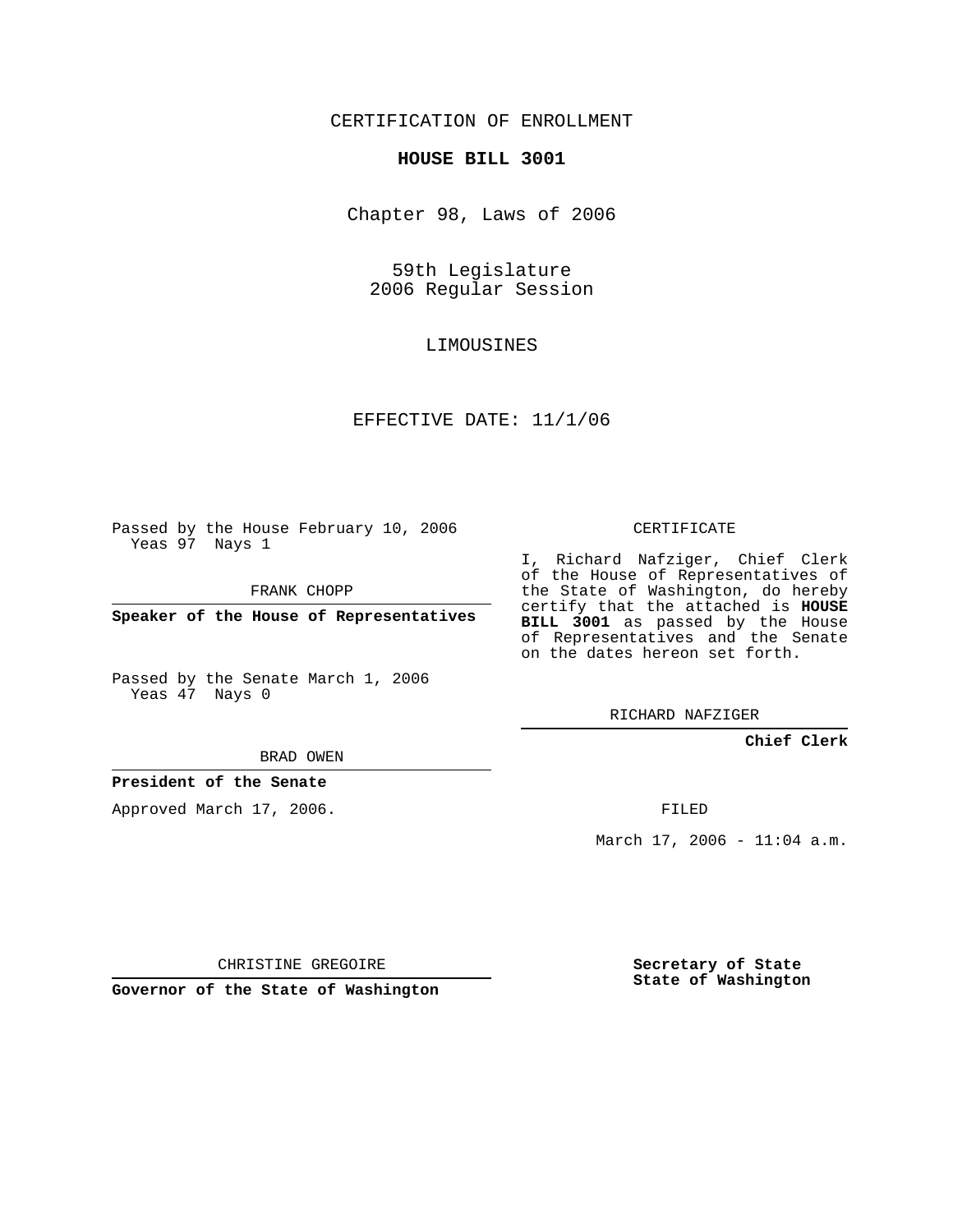# **HOUSE BILL 3001** \_\_\_\_\_\_\_\_\_\_\_\_\_\_\_\_\_\_\_\_\_\_\_\_\_\_\_\_\_\_\_\_\_\_\_\_\_\_\_\_\_\_\_\_\_

\_\_\_\_\_\_\_\_\_\_\_\_\_\_\_\_\_\_\_\_\_\_\_\_\_\_\_\_\_\_\_\_\_\_\_\_\_\_\_\_\_\_\_\_\_

Passed Legislature - 2006 Regular Session

**State of Washington 59th Legislature 2006 Regular Session By** Representatives Hudgins and Conway; by request of Department of Licensing

Read first time 01/18/2006. Referred to Committee on Transportation.

 1 AN ACT Relating to regulation of limousines; amending RCW 2 46.04.274; and providing an effective date.

3 BE IT ENACTED BY THE LEGISLATURE OF THE STATE OF WASHINGTON:

 4 **Sec. 1.** RCW 46.04.274 and 1996 c 87 s 2 are each amended to read 5 as follows:

 6 "Limousine" means a category of for hire, chauffeur-driven, 7 unmetered, unmarked luxury motor vehicles ((<del>that meets one of the</del> 8 following definitions:

 9 (1) "Stretch limousine" means an automobile with a seating capacity 10 of not more than twelve passengers in the rear seating area. The 11 wheelbase has been factory or otherwise altered beyond the original 12 manufacturer's specifications and meets standards of the United States 13 department of transportation. The automobile is equipped with 14 amenities in the rear seating area not normally found in passenger 15 cars. These amenities may include, but are not limited to a 16 television, musical sound system, telephone, ice storage, power-17 operated dividers, or additional interior lighting. The term "stretch 18 <del>limousine" excludes trucks, auto transportation companies, excursion</del>